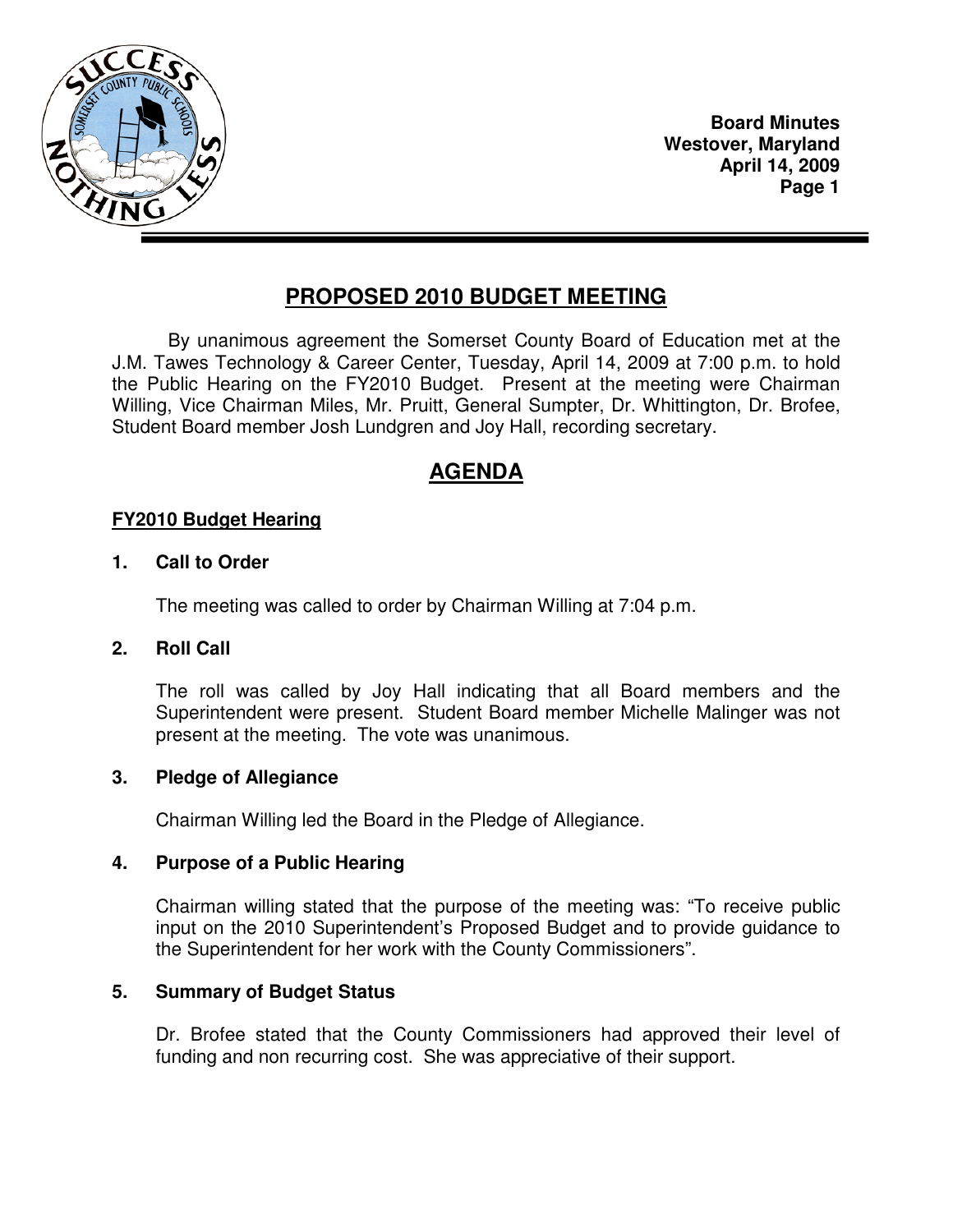Dr. Brofee presented the current revenue status for State, Local and Federal funding. She discussed the importance of the ARRA Stimulus and what it can be used for. Instructional Ed. does not include ARRA funds.

Dr. Brofee talked about her seven (7) priorities:

• Supporting and Retaining Highly Qualified and Effective Staff at all levels

> Embedded Professional Support & Development Instructional Facilitators, Reading Coaches, Collaborative Planning, APD, and EDPD)

- Maintaining the Core Program and Academic Progress
- Aligning Program Design, Delivery, and Assessment, and Intervention

 Coalition of Essential Schools Consultation K-12; Data Analysis

- Sustaining Support Services for Students
- Integrating Technology for Student Engagement and Academic Achievement
- Maintaining the Arts
- Continuing Renovations and Capital Improvements

 Dr. Brofee stated that due to budget cuts we had lost about 24 positions. Work had shifted to other people for the most part. Dr. Brofee informed everyone that teacher reimbursement for tuition had increased in '08.

#### **6. Board Member Clarifications**

 Chairman Willing expressed his appreciation to the administrators and staff for their input on the budget. He also expressed his appreciation to the County Commissioners. He stated that this was a joint effort by everyone.

 The other Board members complimented everyone for a job well done which showed a tremendous amount of hardwork.

 Mr. Pruitt thought that more from the community would have turned out. Dr. Whittington stated that one of his priorities is to try to get more public participation.

## **7. Public Participation Input**

There was no public participation.

## **8. Approval of Local Request**

 Dr. Brofee asked the Board for approval of the budget's County Appropriation of \$8,624,324 and the Non Recurring Costs of \$119,450.